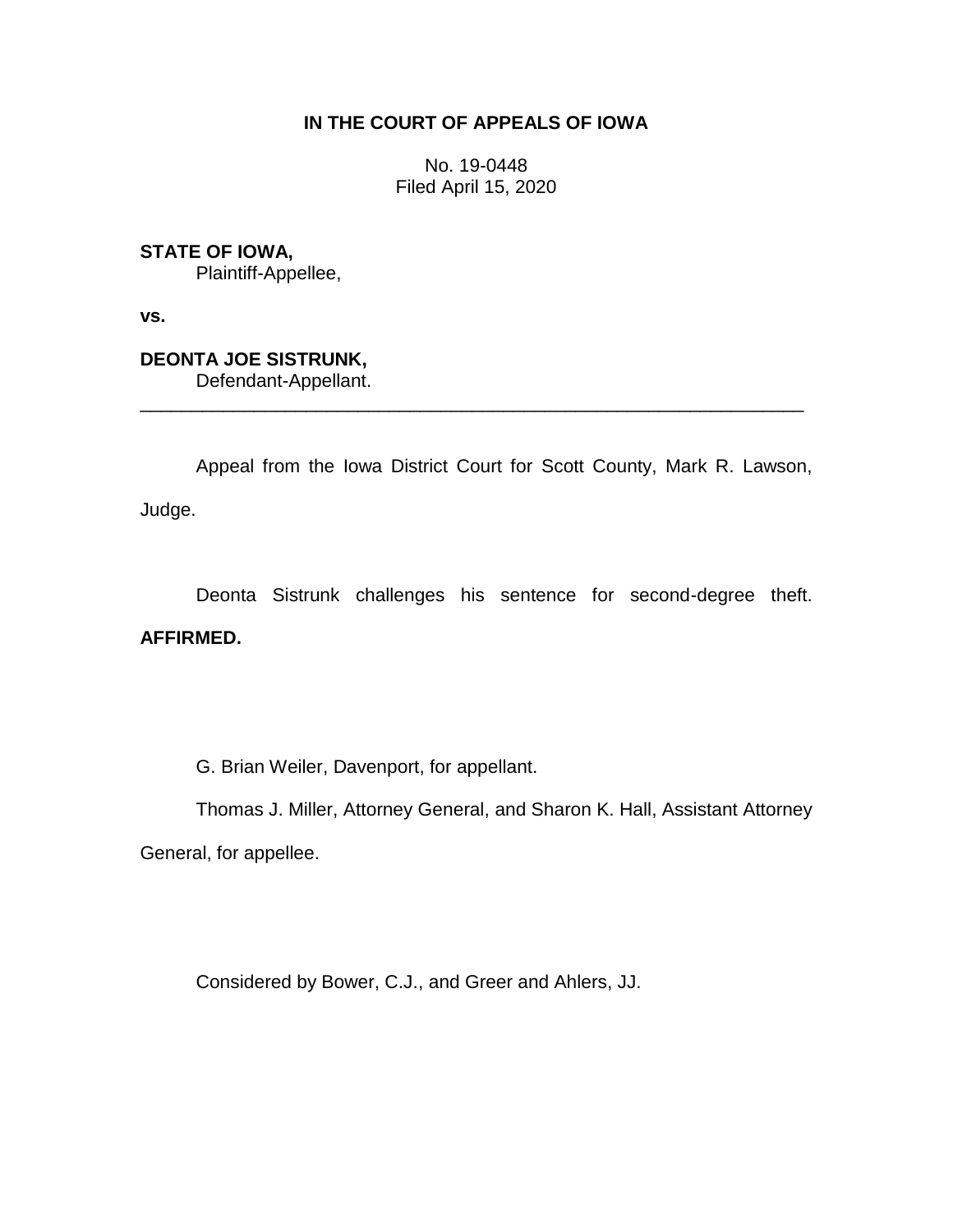#### **BOWER, Chief Judge.**

 $\overline{a}$ 

Deonta Sistrunk appeals his sentence for second-degree theft.<sup>1</sup> He claims the court entered an illegal sentence, arguing the value of the property taken did not exceed \$1000. The claim asserted is not one of an illegal sentence but rather an assertion that there is not a factual basis for the plea. Sistrunk failed to file a motion in arrest of judgment and does not assert counsel was ineffective, waiving a challenge to his plea. We find the court did not abuse its discretion in sentencing and affirm.

On January 9, 2019, pursuant to a plea agreement, Sistrunk pleaded guilty to second-degree theft in violation of Iowa Code § 714.2(2) (2018), a class "D" felony. At the plea hearing, Sistrunk agreed the items' value in this case "would probably exceed \$1000." The court accepted Sistrunk's plea.

On February 28, the court sentenced Sistrunk to a five-year indeterminate term of incarceration. As requested in the joint recommendation, the court suspended the sentence; placed Sistrunk on probation; ordered his placement in a residential corrections facility; and ordered Sistrunk pay the minimum fine, applicable surcharges, and restitution.

Despite Sistrunk's characterization of his claim of an illegal sentence, he asserts only that the value of the property taken did not exceed \$1000. *Cf. Goodwin v. Iowa Dist. Ct.*, 936 N.W.2d 634, 644 (Iowa 2019) (noting "a motion challenging a defendant's underlying conviction is *not* a motion to correct an illegal

 $1$  The plea agreement combined two separate cases and included joint sentencing recommendations. Although the second case was included in the notice of appeal, Sistrunk does not make any claims as to that case in his appellate brief.